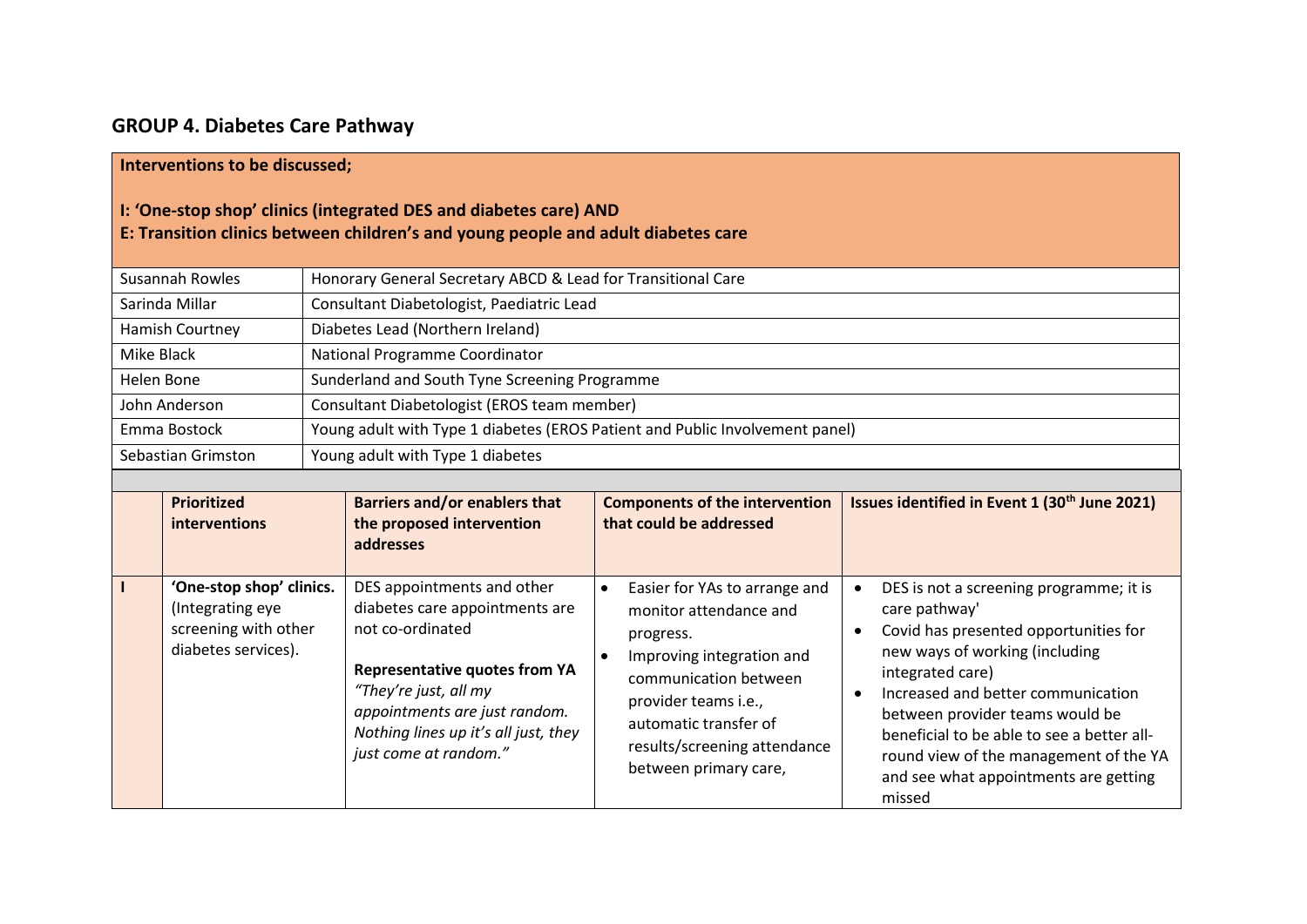|   |                                                                                                 |                                                                                      | secondary care, and DES<br>service                                                                                 | May not improve attendance but<br>$\bullet$<br>improve DES experience (once attended,<br>more likely to attend again)<br>Could include counselling and mental<br>health support<br>Scotland has a national diabetes<br>management system (SCI-DC) interfaces<br>with DES software<br>Senior grader in 1-stop to provide<br>provisional result (intervention M)                                                                                                                                                                                                                                         |
|---|-------------------------------------------------------------------------------------------------|--------------------------------------------------------------------------------------|--------------------------------------------------------------------------------------------------------------------|--------------------------------------------------------------------------------------------------------------------------------------------------------------------------------------------------------------------------------------------------------------------------------------------------------------------------------------------------------------------------------------------------------------------------------------------------------------------------------------------------------------------------------------------------------------------------------------------------------|
|   |                                                                                                 |                                                                                      |                                                                                                                    | <b>CHALLENGES</b><br>Very popular with people with diabetes<br>but very challenging to set up and run<br>Restrictions on suitable venues for 1 stop<br>Challenges with IT -systems don't talk to<br>each other (DES is a dedicated IT system)<br>If mydriasis needed, at what stage should<br>the drops be given (beginning or end of<br>clinic?)<br>Navigating around the clinic after<br>mydriasis<br>Different budget code for different<br>aspects of diabetes care<br>May need to travel further for this facility<br>May be an issue with shift to biennial<br>screening in low-risk individuals |
| E | <b>Transition clinics</b><br>between children's<br>and young people and<br>adult diabetes care. | Education or training received by<br>YA with diabetes did not cover<br>DES in detail | DES starts at 12 years, a<br>$\bullet$<br>potential role for screening<br>in children's/young people's<br>clinics? | Once lose parental support and the YA<br>$\bullet$<br>takes on responsibility may lead to non-<br>attendance and this is a key time to                                                                                                                                                                                                                                                                                                                                                                                                                                                                 |